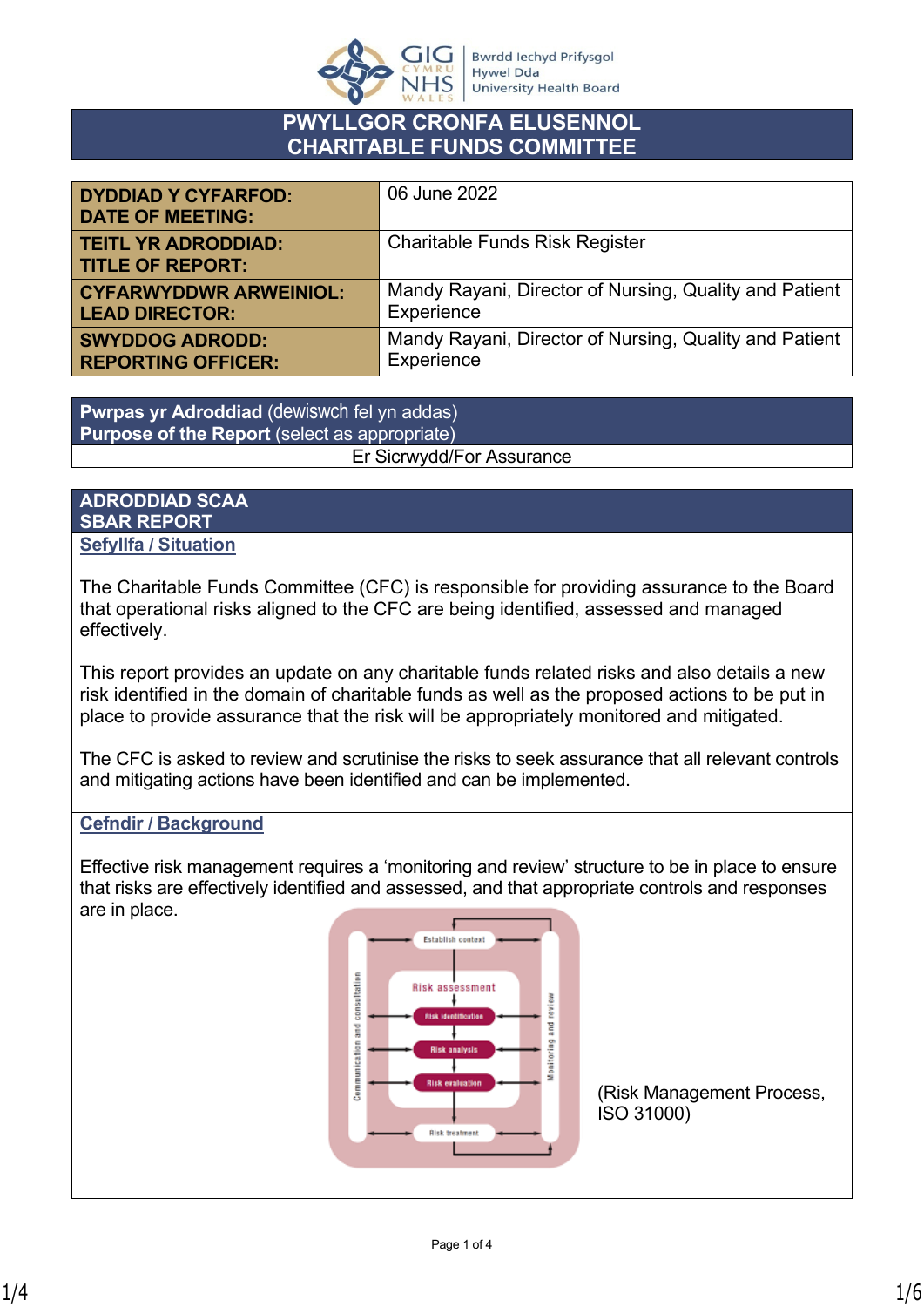Operational risks are required to be managed within directorates under the ownership and leadership of individual executive directors, who must establish local arrangements for the review of their risk registers, which includes the validation of the information and risk scores, and the prioritisation and identification of solutions to their risks. In addition to these local arrangements, there are formal monitoring and scrutiny processes in place within Hywel Dda University Health Board (HDdUHB) with the aim of providing assurance to the Board that it is managing its risks effectively.

All risks identified within the Datix Risk Module must be aligned to a formal Board Committee, Sub-Committee or Group who will be responsible for the monitoring and scrutiny of risks which relate to their remit.

The CFC is responsible for the monitoring and scrutiny of operational risks within their remit, including:

- Scrutinising operational risks through the receipt of risk registers or service reports.
- Gaining assurance that risks are being appropriately managed, effective controls are in place and planned additional controls are being implemented.
- Challenging pace of delivery of risk actions.
- Identifying, through discussions, new and emerging risks and ensure that these are assessed by those with the relevant responsibility.
- Providing assurance to the Board that risks are being managed effectively and report risks which have exceeded tolerance through its Sub-Committee/Group update report.
- Utilising risk registers to inform meeting agendas.

### **Asesiad / Assessment**

The CFC Terms of Reference state that it will:

• Contribute to the integration of good governance across the organisation, ensuring that all sources of assurance are incorporated into the Board's overall risk and assurance framework (12.4).

There is one current risk in the domain of charitable funds:

**Risk reference:** 1373

**Risk description:** Risk that the charity will not sustain its income levels or meet its income generation target of +10% annually.

This risk is associated with the delivery of the Hywel Dda Health Charities planning objective for 2022/23 (2E) and was presented to members at the March 2022 CFC meeting as a new risk, together with the proposed actions to be put in place to provide assurance that the risk will be appropriately managed and monitored with planned additional controls to be implemented.

The risk is based on the following criteria:

- CFC has been selected by the risk lead as the 'Assuring Committee' and will feature in this way on Datix.
- The current risk score is 12 which exceeds the CFC's tolerance level of 8.
- The risk has been approved at Directorate level.
- The risk has not been escalated to the Corporate Risk Register.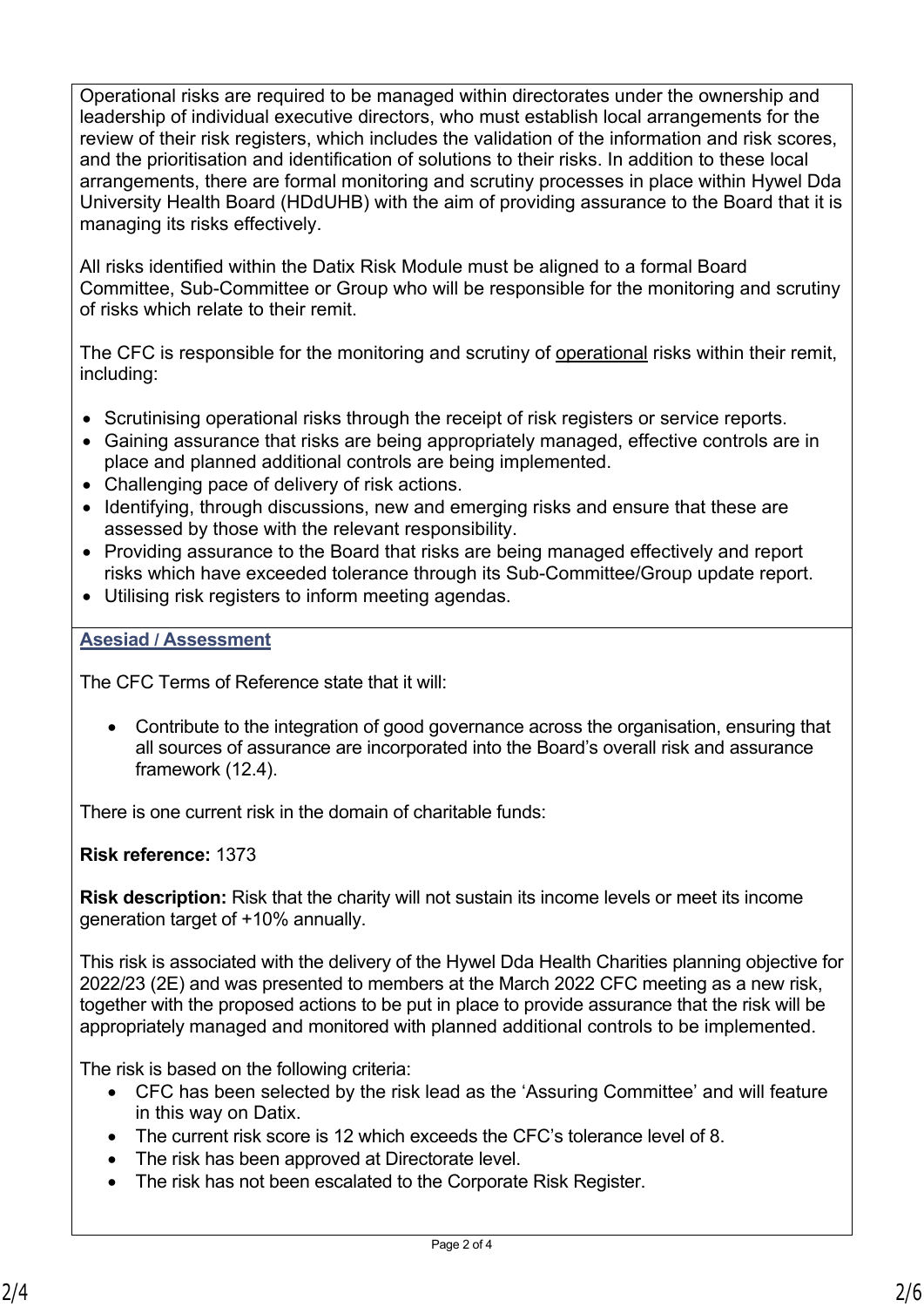The risk has scored against the following 'impact' domains':

• Business objectives or projects.

Attached at Appendix 1 is an update on the implementation of the risk actions to provide assurance that the identified mitigating actions are being put in place to minimise or reduce the likelihood of significant impact occurring.

The risk score remains at 12 due to the fact that it is too early into the financial year to determine whether the risk actions are having a positive impact on the charity's financial position. The risk is being reviewed on a bi-monthly basis and the Committee will receive a further update at the September 2022 meeting.

# **Argymhelliad / Recommendation**

The Charitable Funds Committee is requested to:

- Review and scrutinise the risk register to seek assurance that all relevant controls and mitigating actions have been identified and are being put in place.
- Discuss whether the planned actions for the new risk identified can be implemented within stated timescales and will reduce the risk further and/or mitigate the impact if the risk materialises.

This in turn will enable the CFC to provide the necessary assurance to the Board, or otherwise, that HDdUHB is managing any risks effectively.

| Amcanion: (rhaid cwblhau)<br><b>Objectives: (must be completed)</b>                              |                                                                                                                                                                                                                                            |
|--------------------------------------------------------------------------------------------------|--------------------------------------------------------------------------------------------------------------------------------------------------------------------------------------------------------------------------------------------|
| <b>Committee ToR Reference:</b><br>Cyfeirnod Cylch Gorchwyl y Pwyllgor:                          | 12.4 In doing so, the Committee shall contribute to the<br>integration of good governance across the<br>organisation, ensuring that all sources of assurance<br>are incorporated into the Board's overall risk and<br>assurance framework. |
| Cyfeirnod Cofrestr Risg Datix a Sgôr<br>Cyfredol:<br>Datix Risk Register Reference and<br>Score: | 1373 - There is a risk that the charity will not sustain<br>its income levels or meet its income generation target<br>of +10% annually.                                                                                                    |
| Safon(au) Gofal ac lechyd:<br>Health and Care Standard(s):                                       | Governance, Leadership and Accountability                                                                                                                                                                                                  |
| <b>Amcanion Strategol y BIP:</b><br><b>UHB Strategic Objectives:</b>                             | Not Applicable                                                                                                                                                                                                                             |
| <b>Amcanion Cynllunio</b><br><b>Planning Objectives</b>                                          | 2E Evidencing impact of charitable funds                                                                                                                                                                                                   |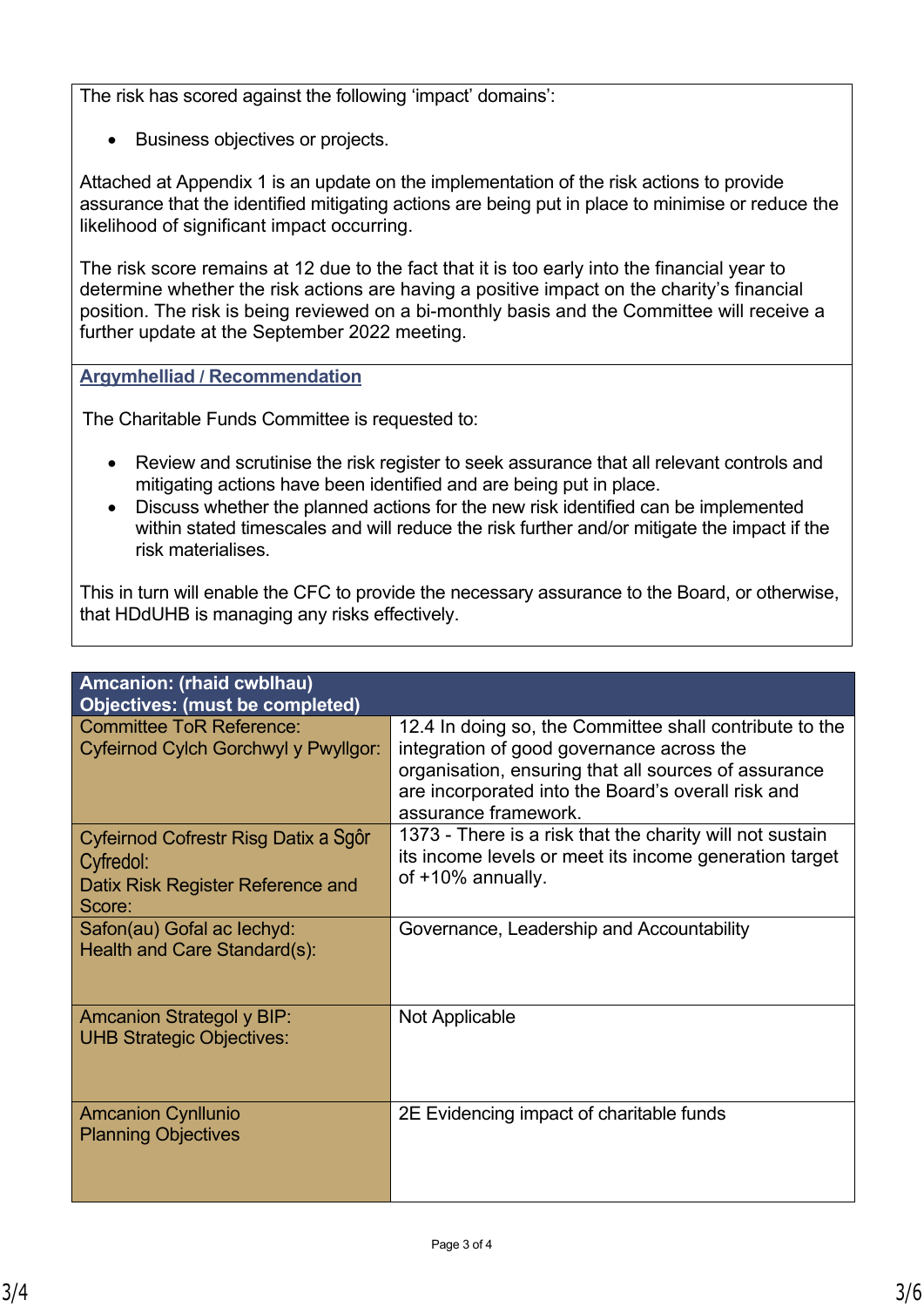| Amcanion Llesiant BIP:                    | 10. Not Applicable |
|-------------------------------------------|--------------------|
| UHB Well-being Objectives:                |                    |
| <b>Hyperlink to HDdUHB Well-being</b>     |                    |
| <b>Objectives Annual Report 2018-2019</b> |                    |
|                                           |                    |
|                                           |                    |
| I Currhodaeth Vohwanegol:                 |                    |

| <b>UWYNUUACIII I UIIWAIICYUI.</b><br><b>Further Information:</b> |                                                         |
|------------------------------------------------------------------|---------------------------------------------------------|
| Ar sail tystiolaeth:                                             | Underpinning risk registers on the Datix Risk Module    |
| <b>Evidence Base:</b>                                            | from across HDdUHB's services, reviewed by risk         |
|                                                                  | leads/owners.                                           |
| <b>Rhestr Termau:</b>                                            | Risk Appetite - the amount of risk that an organisation |
| <b>Glossary of Terms:</b>                                        | is willing to pursue or retain' (ISO Guide 73, 2009)    |
|                                                                  | Risk Tolerance - the organisation's readiness to bear   |
|                                                                  | a risk after risk treatment in order to achieve its     |
|                                                                  | objectives (ISO Guide 73, 2009)                         |
| Partïon / Pwyllgorau â ymgynhorwyd                               | Head of Hywel Dda Health Charities                      |
| ymlaen llaw y Pwyllgor Cronfa                                    | <b>Head of Assurance and Risk</b>                       |
| Elusennol:                                                       |                                                         |
| Parties / Committees consulted prior                             |                                                         |
| to Charitable Funds Committee:                                   |                                                         |

| <b>Effaith: (rhaid cwblhau)</b><br><b>Impact: (must be completed)</b>                                                                                                                 |                                                                                                                                                                                                                                                                                                                                                                     |
|---------------------------------------------------------------------------------------------------------------------------------------------------------------------------------------|---------------------------------------------------------------------------------------------------------------------------------------------------------------------------------------------------------------------------------------------------------------------------------------------------------------------------------------------------------------------|
| <b>Ariannol / Gwerth am Arian:</b><br><b>Financial / Service:</b><br><b>Ansawdd / Gofal Claf:</b><br><b>Quality / Patient Care:</b><br><b>Gweithlu:</b><br><b>Workforce:</b><br>Risg: | No direct impacts from report, however, impacts of<br>each risk are outlined in risk description.<br>No direct impacts from report, however, impacts of<br>each risk are outlined in risk description.<br>No direct impacts from report, however, impacts of<br>each risk are outlined in risk description.<br>No direct impacts from report, however organisations |
| <b>Risk:</b>                                                                                                                                                                          | are expected to have effective risk management<br>systems in place.                                                                                                                                                                                                                                                                                                 |
| <b>Cyfreithiol:</b><br>Legal:                                                                                                                                                         | No direct impacts from report, however proactive risk<br>management including learning from incidents and<br>events contributes towards reducing/eliminating<br>recurrence of risk materialising and mitigates against<br>any possible legal claim with a financial impact.                                                                                         |
| <b>Enw Da:</b><br><b>Reputational:</b>                                                                                                                                                | Poor management of risks can lead to loss of<br>stakeholder confidence. Organisations are expected<br>to have effective risk management systems in place<br>and take steps to reduce/mitigate risks.                                                                                                                                                                |
| <b>Gyfrinachedd:</b><br><b>Privacy:</b>                                                                                                                                               | No direct impacts                                                                                                                                                                                                                                                                                                                                                   |
| Cydraddoldeb:<br><b>Equality:</b>                                                                                                                                                     | Not Applicable                                                                                                                                                                                                                                                                                                                                                      |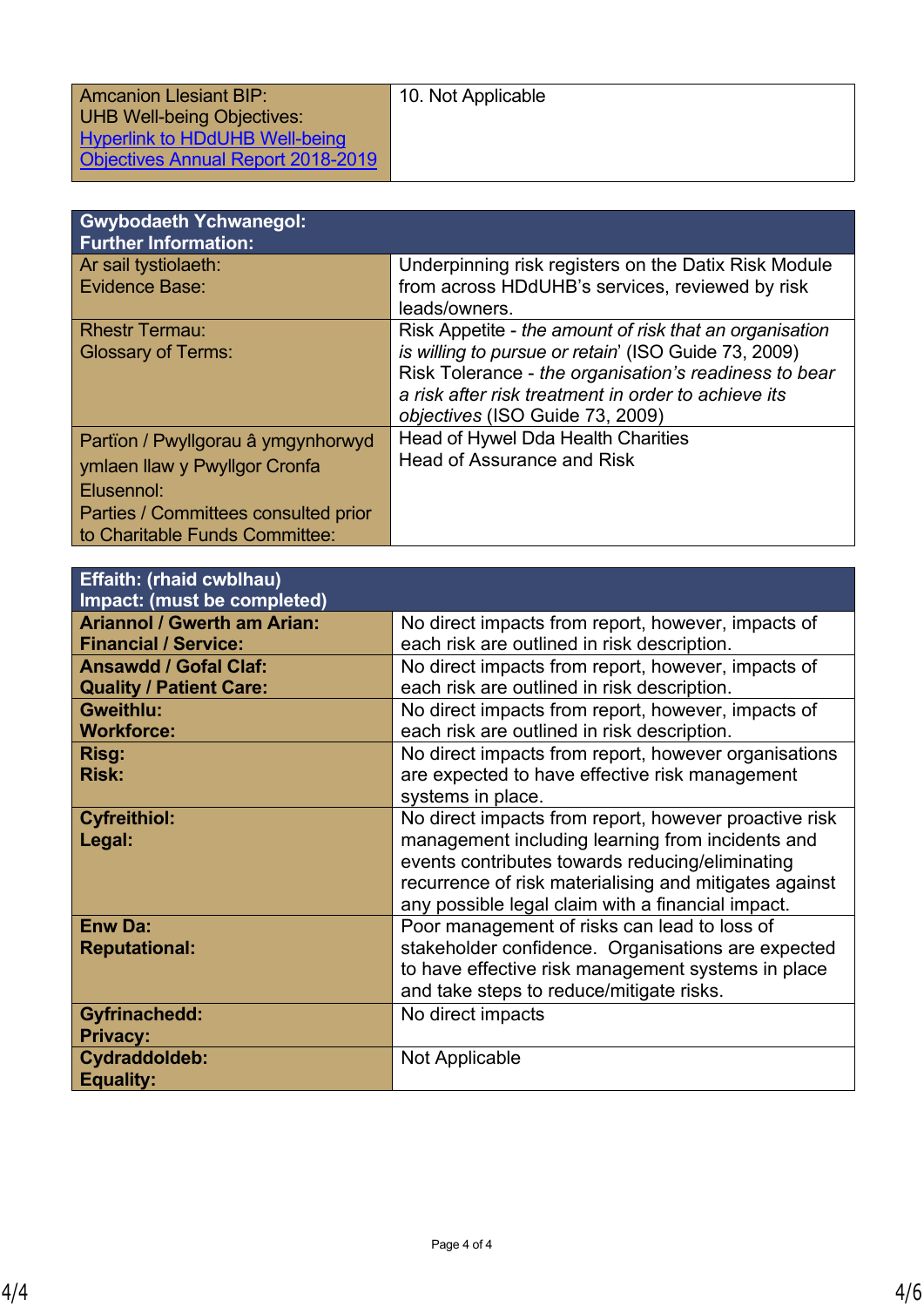|   | Status of Ris                 | Directora              | <b>Directorate</b>  | $\frac{1}{2}$            | risk Identif<br>Date | <b>Risk Statement</b>                                                                                                                                                                                                                                                                                                                                                                                                                                                                                                                                                                                                                                                                                                                                                                                                                                                                                                                                                                                                                                                                                                                                                                                                                                                                                                                                                              | <b>Existing Control Measures Currently in Place</b>                                                                                                                                                                                                                                                                                                                                                                                                                                                                                                                                                                                                                                                                                                                                                                                                                                                                                                                    |                     | Risk | Current Likeliho |               | Current Risk Score | <b>Additional Risk Action Required</b>                                                                                                                                                                                                                                                                                                                                                                                                                                                                                                             | By Whon                                                                   | $\frac{1}{\sqrt{2}}$ | <b>Progress Update on Risk Actions</b>                                                                                                                                                                                                                                                                                                                                                                                                                                                                                                                                                                                                                                                                                                                                                                                                                                                                                                                                                                                                                                                                                                                                                                                                                                                                                                   |                                  | Target Likelih | Target Impa | Target Risk | illed Risk Decisio |
|---|-------------------------------|------------------------|---------------------|--------------------------|----------------------|------------------------------------------------------------------------------------------------------------------------------------------------------------------------------------------------------------------------------------------------------------------------------------------------------------------------------------------------------------------------------------------------------------------------------------------------------------------------------------------------------------------------------------------------------------------------------------------------------------------------------------------------------------------------------------------------------------------------------------------------------------------------------------------------------------------------------------------------------------------------------------------------------------------------------------------------------------------------------------------------------------------------------------------------------------------------------------------------------------------------------------------------------------------------------------------------------------------------------------------------------------------------------------------------------------------------------------------------------------------------------------|------------------------------------------------------------------------------------------------------------------------------------------------------------------------------------------------------------------------------------------------------------------------------------------------------------------------------------------------------------------------------------------------------------------------------------------------------------------------------------------------------------------------------------------------------------------------------------------------------------------------------------------------------------------------------------------------------------------------------------------------------------------------------------------------------------------------------------------------------------------------------------------------------------------------------------------------------------------------|---------------------|------|------------------|---------------|--------------------|----------------------------------------------------------------------------------------------------------------------------------------------------------------------------------------------------------------------------------------------------------------------------------------------------------------------------------------------------------------------------------------------------------------------------------------------------------------------------------------------------------------------------------------------------|---------------------------------------------------------------------------|----------------------|------------------------------------------------------------------------------------------------------------------------------------------------------------------------------------------------------------------------------------------------------------------------------------------------------------------------------------------------------------------------------------------------------------------------------------------------------------------------------------------------------------------------------------------------------------------------------------------------------------------------------------------------------------------------------------------------------------------------------------------------------------------------------------------------------------------------------------------------------------------------------------------------------------------------------------------------------------------------------------------------------------------------------------------------------------------------------------------------------------------------------------------------------------------------------------------------------------------------------------------------------------------------------------------------------------------------------------------|----------------------------------|----------------|-------------|-------------|--------------------|
| ო | Risk<br>Level<br>ិ<br>Service | NQPE: Charitable Funds | Nicola<br>Llewelyn, | <b>Nico</b><br>Llewelyn, | 01-Mar               | There is a risk that the charity will not sustain its income levels<br>or meet its income generation target of +10% annually.<br>This is caused by $\cdot$ General decline in income across the UK<br>charitable sector as a result of the COVID-19 pandemic.<br>Uncertainty of the effects on individual giving as a result of the<br>pandemic as well as increasing pressures on households as the<br>cost of living rises.<br>Uncertainty of the effects on community fundraising and mass<br>participation events as a result of the pandemic.<br>Unpredictability of legacy income as well as significant delays<br>at probate.<br>Uncertainty on the future funding priorities of grant giving trusts Monthly income reports from all income<br>and foundations from 2022/23 and beyond, as many key funders<br>have re-focused their efforts on response funding to alleviate the<br>effect of the pandemic on disadvantaged groups.<br>• Public perception of the NHS and supporting NHS charities.<br>This will lead to an impact/affect on charity's ability to improve<br>experiences for, and make a positive difference to, the health<br>and wellbeing of HDdUHB patients, service users and staff. This<br>could also lead to an impact on the charity's resources and<br>sustaining the charity's current staffing structure.<br>Risk location, Health Board wide. | Key deliverables for 2022/23 included in the<br>'plan on a page' for the HDdHC's planning<br>objective 2E. Delivery to be reported to CFC<br>and Public Board.<br>Operational work plans for each of the<br>objectives within the HDdHC three-year plan<br>(2020-23), led by the Head of Hywel Dda<br>Health Charities, Fundraising Manager and<br>Senior Finance Business Partner.<br>Charitable income performance reported to<br>the Charitable Funds Committee (CFC) on a<br>quarterly basis for scrutiny and assurance.<br>sources available to the Head of Hywel Dda<br>Health Charities (HDdHC) and Fundraising<br>Team.<br>Fundraising Manager has monthly 1-2-1s with<br>the Fundraising Team to discuss operational<br>issues and progress against the fundraising<br>workplan.<br>Head of Hywel Dda Health Charities has a<br>monthly 1-2-1 with the Fundraising Manager<br>to discuss operational issues and progress<br>against the fundraising workplan. | objectives/projects |      | 4                | $\mathcal{R}$ | 12                 | Monthly financial income reports<br>to include more detailed<br>comparison data from previous<br>years to better understand any<br>trends or areas of concern.<br>Implement the key phases from<br>the 2022/23 'plan on a page'<br>document.<br>Fundraising Manager to develop<br>operational work plans for each of<br>the charity's income sources,<br>ensuring the best use of<br>resources and a high return on<br>investment.<br>Senior Communications Officer to<br>implement the charity's 2022/23<br>marketing and communications<br>plan. | Partner<br>ှိ အိ<br>≶. ≅<br>₹ã<br>Hywel<br>narities<br><u>ర్</u> ర<br>요 준 |                      | Monthly financial income<br>reports to be updated by<br>30/06/2022.<br>Key phases of the 2022/23<br>'plan on a page' are being<br>implemented in line with the<br>schedule for delivery, as per<br>the updated provided in paper<br>2.4 'Assurance on Planning<br>Objectives Aligned to<br>Charitable Funds Committee'<br>presented at the June 2022<br>CFC meeting.<br>Detailed event plans are<br>completed for all fundraising<br>events as well as post event<br>evaluations and<br>recommendations for the<br>future. We continue to<br>introduce new fundraising<br>activities with the Write a Will<br>Fortnight in May 2022 and the<br>Bronglais Coastal Path Walk in<br>June 2022. An SBAR is being<br>submitted to the July 2022 Staff<br>Partnership Forum to discuss<br>the introduction of the 'Pennies'<br>from Heaven' payroll giving<br>scheme.<br>Significant progress has been<br>made in implementing the plan.<br>Key actions have included<br>submitting a proposal to<br>develop a standalone charity<br>website, expanding current<br>web pages to include event<br>and campaign information,<br>launching new Instagram page,<br>achieving wide ranging media<br>coverage including radio, TV, in<br>the press and online,<br>developing a suite of<br>newsletters, ebulletins and new<br>promotional materials. | Funds Committee<br>$\frac{1}{2}$ |                |             |             | Treat              |